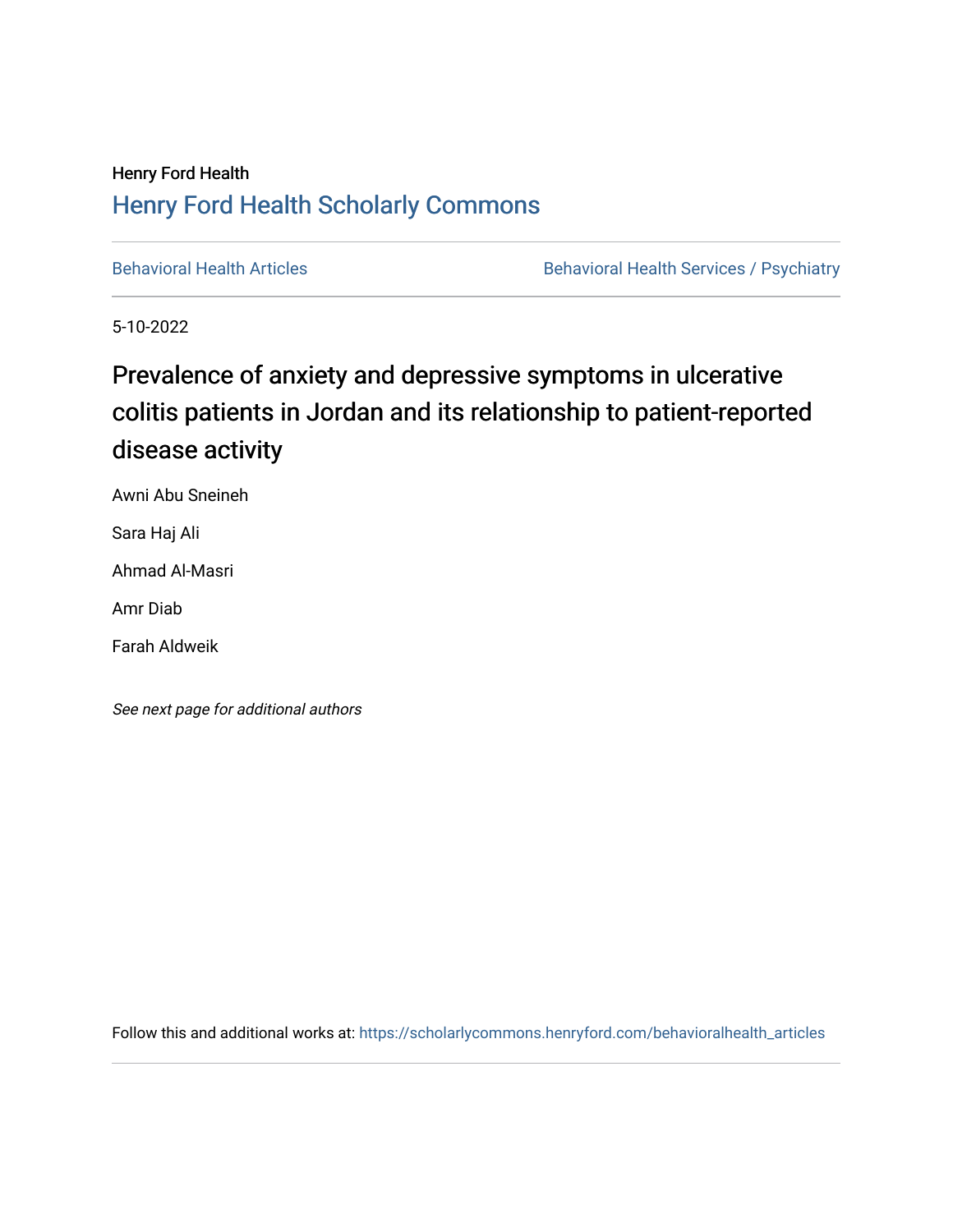### Authors

Awni Abu Sneineh, Sara Haj Ali, Ahmad Al-Masri, Amr Diab, Farah Aldweik, Mohammad Darweesh, Mohammad Qaisi, Osama Alshakhatreh, Tarek Tamimi, Yaser Rayyan, Radwan Banimustafa, and Ibrahim M. Sablaban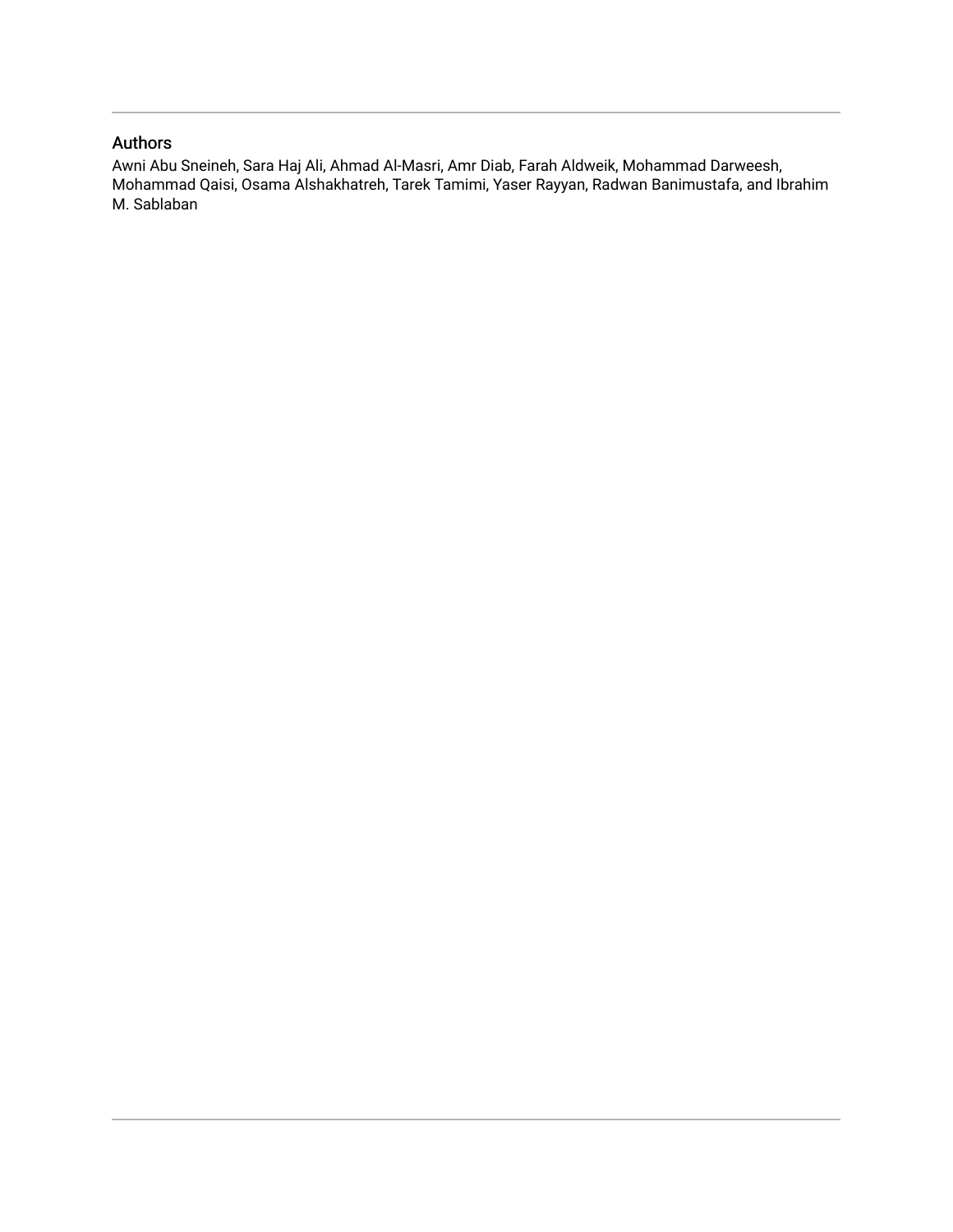# scientific reports



# **Prevalence of anxiety OPEN and depressive symptoms in ulcerative colitis patients in Jordan and its relationship to patient‑reported disease activity**

**Awni Abu Sneineh<sup>1</sup>, Sara Haj Ali<sup>2⊠</sup>, Ahmad Al-Masri<sup>3</sup>, Amr Diab<sup>1</sup>, Farah Aldweik<sup>3</sup>,** Mohammad Darweesh<sup>3</sup>, Mohammad Qaisi<sup>3</sup>, Osama Alshakhatreh<sup>3</sup>, Tarek Tamimi<sup>1</sup>, **Yaser Rayyan1 , Radwan Banimustafa4 & Ibrahim Sablaban5**

**Infammatory bowel disease is associated with higher rates of anxiety and depression compared to the general population. We aimed to determine the prevalence of anxiety and depressive symptoms among patients with ulcerative colitis and correlation to disease activity. In this cross-sectional study, we collected data from 70 consecutive ulcerative colitis patients over one year at our infammatory bowel disease outpatient clinic through an interview and a questionnaire containing patient demographics and disease characteristics. Anxiety and depressive symptoms were characterized using the Generalized Anxiety Disorder-7 questionnaire and Patient Health Questionnaire-9, respectively, with ulcerative colitis disease severity assessed by the Partial Mayo scoring system. The majority of our patients were females (68.6%) and the mean age was 39.3 years. Rates of anxiety and depressive symptoms among ulcerative colitis patients were 65.7% and 58.6%, respectively. Depressive symptoms were signifcantly associated with patient-reported disease activity (***r***= 0.361;**  *p* **= 0.010). Signifcant percentages of ulcerative colitis patients were appreciated to have anxiety and depressive symptoms, and there was a correlation between patient-reported disease activity and depressive symptoms. At this high rate of prevalence, it is justifed to screen patients for the presence of psychiatric comorbidities.**

Ulcerative colitis (UC) is a chronic infammatory disease (a subtype of infammatory bowel disease, IBD) afecting the lining of gastrointestinal tract that can lead to substantial debility. Typically afflicting those under the age of 30, the incidence and prevalence of UC ranges between 6.3–24.3/100,000 and 249–505/100,000, respectively, greatly clustering in Europe and North America. Incidence has notably been increasing over time<sup>[1](#page-6-0)</sup>. The signs and symptoms vary and may include abdominal pain, diarrhea, rectal bleeding, fatigue, fever, and weight loss. Ultimately, UC accounts for a great decline in quality of life over the disease course<sup>[2,](#page-6-1)[3](#page-6-2)</sup> .

IBD has been demonstrated in the literature to pose great psychological burden to both patients and caretakers. Tis may be attributed to the chronicity of the disease, the distressing nature of symptoms, as well as debility in the generally younger population we see IBD in. Tis has been demonstrated in active as well as quiescent disease $2,4,5$  $2,4,5$  $2,4,5$ .

The presence of psychiatric illness has been linked to adverse IBD outcome and higher health care  $\cos t^{6,7}$  $\cos t^{6,7}$  $\cos t^{6,7}$  $\cos t^{6,7}$  $\cos t^{6,7}$ .

A previous systematic review by Antonina Mikocka-Walus et al. reported a prevalence rate of depression in IBD ranging between 7 and 59% while that for anxiety was between 15.1 and 40%<sup>8</sup>. A more recent systematic review and a meta-analysis by Barberio, Zamani et al. found that the prevalence of depressive symptoms in IBD was 25.2% while that of anxiety symptoms was 32.1%, the rates were higher in patients with active IBD and the

 $^{\rm 1}$ Department of Gastroenterology, Faculty of Medicine, University of Jordan, Amman 11942, Jordan.  $^{\rm 2}$ Department of Internal Medicine, Faculty of Medicine, Al-Balqa Applied University, Salt 19117, Jordan. <sup>3</sup>Department of Internal Medicine, Faculty of Medicine, University of Jordan, Amman 11942, Jordan. <sup>4</sup>Department of Psychiatry, Faculty of Medicine, University of Jordan, Amman 11942, Jordan. <sup>5</sup>Department of Psychiatry, Henry Ford Hospital, Detroit, MI 48202, USA. <sup>⊠</sup>email: sara.hajali@bau.edu.jo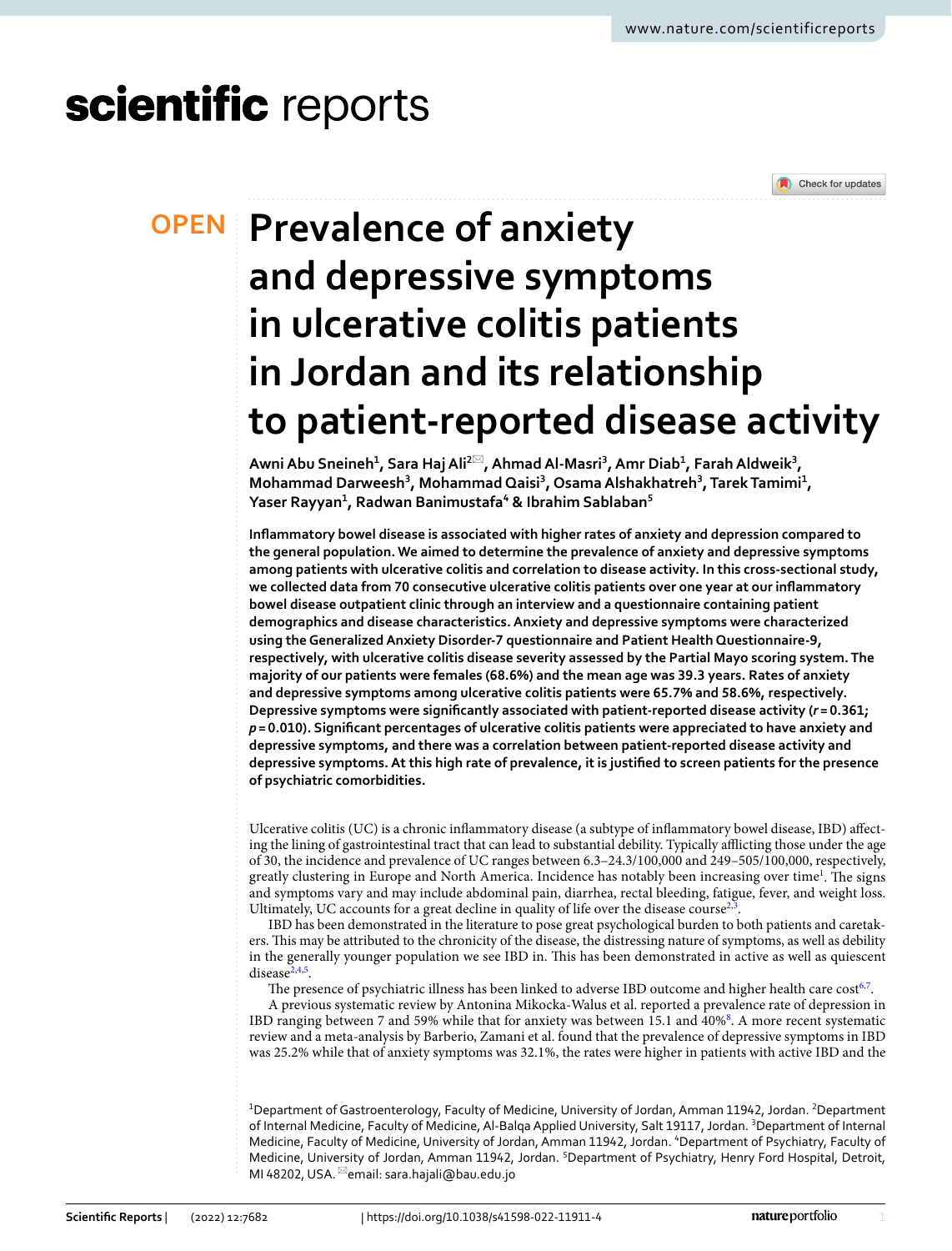risk was higher in patients with CD compared with  $\rm{UC}^9.$  $\rm{UC}^9.$  $\rm{UC}^9.$  Data from the Middle East are very limited on this topic with only few studies reporting rates of depressive and anxiety symptoms in IBD patients. A study from Israel on IBD patients reported depression rate of 9.36% and anxiety rate of 23.4[%10.](#page-6-9) Another study from Iran found that anxiety, depression and psychological stress were highly frequent in UC patients with rates of 29.2%, 40%, and 38.3%, respectively $11$ .

Alexakis et al. performed a systematic review of 11 studies assessing the level of depressive symptoms and disease course in IBD and found that 5 studies reported an association only in Crohn's disease. Tis association was not apparent in patients whose IBD was in remission at baseline<sup>12</sup>.

A recent Canadian longitudinal cohort study by Marrie et al. found that within individuals, elevations in symptoms of depression over time were associated with increased odds of active IBD, but elevated symptoms of anxiety were not $^{13}$ .

In our study, we assessed anxiety and depressive symptoms in patients with UC in Jordan. No similar studies have been conducted in Jordan with very limited data from the Middle East.

#### **Materials and methods**

We conducted a cross-sectional study in which we contacted 70 consecutive patients with UC in gastroenterology department of Jordan University Hospital. Patients who were diagnosed with UC by a gastroenterologist clinically, endoscopically and confrmed with histopathology were recruited to the study from October 2017 to October 2018.

The study took place in the outpatient clinics of the gastroenterology and hepatology department at Jordan University Hospital in Amman. Each participant was interviewed by one of the researchers and asked questions to assess disease activity and measure anxiety and depressive symptoms level.

The questionnaire consisted of demographical data (age, gender, education, employment, etc.) and incorpo-rated The Partial Mayo Scoring Index (PMSI)<sup>[14](#page-6-13)</sup>, and other questions (duration of IBD disease, number of flares, related surgeries, type of treatment, whether the patients took antidepressants, or have visited a psychiatrist). The Patient Health Questionnaire-9 (PHQ-9) was used to assess depressive symptoms score with a sensitivity and specificity of 88% for major depression in those scoring 10 points<sup>15</sup>. The Generalized Anxiety Disorder-7 (GAD-7) score was used to assess for severity of anxiety symptoms, developed by Spitzer, Williams and Kroenke and validated in several studies with a sensitivity of 89% and specifcity of 82%[16](#page-6-15).

**Measurements.** *Anxiety and depression.* Anxiety symptoms level was measured using the GAD-7. Te GAD-7 contains 7 questions graded on a 4-point Likert scale  $(0-3)$ , with a sum score ranging from 0 to 21<sup>[16](#page-6-15)</sup>. Patients who scored more than 4 were considered to have anxiety symptoms. A score of 5–9 for mild, 10–14 for moderate, and>15 for severe anxiety symptoms. Depressive symptoms were characterized using the PHQ-9, which contains 9 questions graded on a 4-point Likert scale (0–3), with a sum score ranging from 0 to 27. Patients who scored more than 4 were considered to have depressive symptoms.

A score of 5–9 for mild, 10–14 for moderate, 15–19 for moderately severe and > 20 for severe depressive symptoms<sup>15</sup>.

*Disease activity.* Patient-reported disease activity in the participants was assessed by the PMSI. PMSI subscores of 0 were considered as normal, subscores of 1 were considered as mild disease, subscores of 1 to 2 were consid-ered as moderate disease and subscores of 2 to 3 were considered as severe disease<sup>[14](#page-6-13)[,17](#page-6-16)</sup>.

**Statistical analysis.** Statistical analyses were performed using Statistical Package for Social Science (IBM SPSS Statistics; Version 21.0, version for Windows, 2019, USA). Frequencies and percentages were used to describe categorical variables using frequencies method. Mean and standard deviation (SD) were calculated for the continuous variables. The frequency of participants in terms of categorical variables was compared using  $X^2$ test. Spearman's rho test was calculated to assess the relationship between depressive symptoms, anxiety symptoms and patient-reported disease activity measured categorially. A p value <0.05 was considered as statistically signifcant.

**Ethical considerations.** The study protocol was approved by the Ethics Committee at Jordan University hospital and was conducted in accordance with the 1964 Helsinki Declaration. Informed consent was obtained from all individual participants involved in the study.

#### **Results**

**Patients characteristics.** The majority of the participants were females (68.6%) and 68.6% of all patients were married. The mean age of participants was  $39.3$  years (range 16–68 years) and  $(47.1%)$  were unemployed. Five patients (7.1%) had a colectomy. The mean number of years since diagnosis was 10.6 years. At the time of interview, nearly half of the patients were in remission (51.4%) and only four (5.7%) had severe disease (Table [1](#page-4-0)).

Overall, the mean GAD-7 score was 8.63 (range 0–21) and the mean PHQ-9 score was 6.87 (range 0–22). We found that forty-six (65.7%) participants scored above the normal threshold for anxiety symptoms. Fifeen patients (21.4%) had mild, eighteen (25.7%) had moderate and thirteen (18.6%) had severe anxiety symptoms.

Forty-one (58.6%) of the sample had depressive symptoms, divided as follows: twenty-one (30%) had mild, sixteen (22.9%) had moderate, three (4.3%) had moderately severe and one patient (1.4%) had severe depressive symptoms (Table [2](#page-4-1)).

2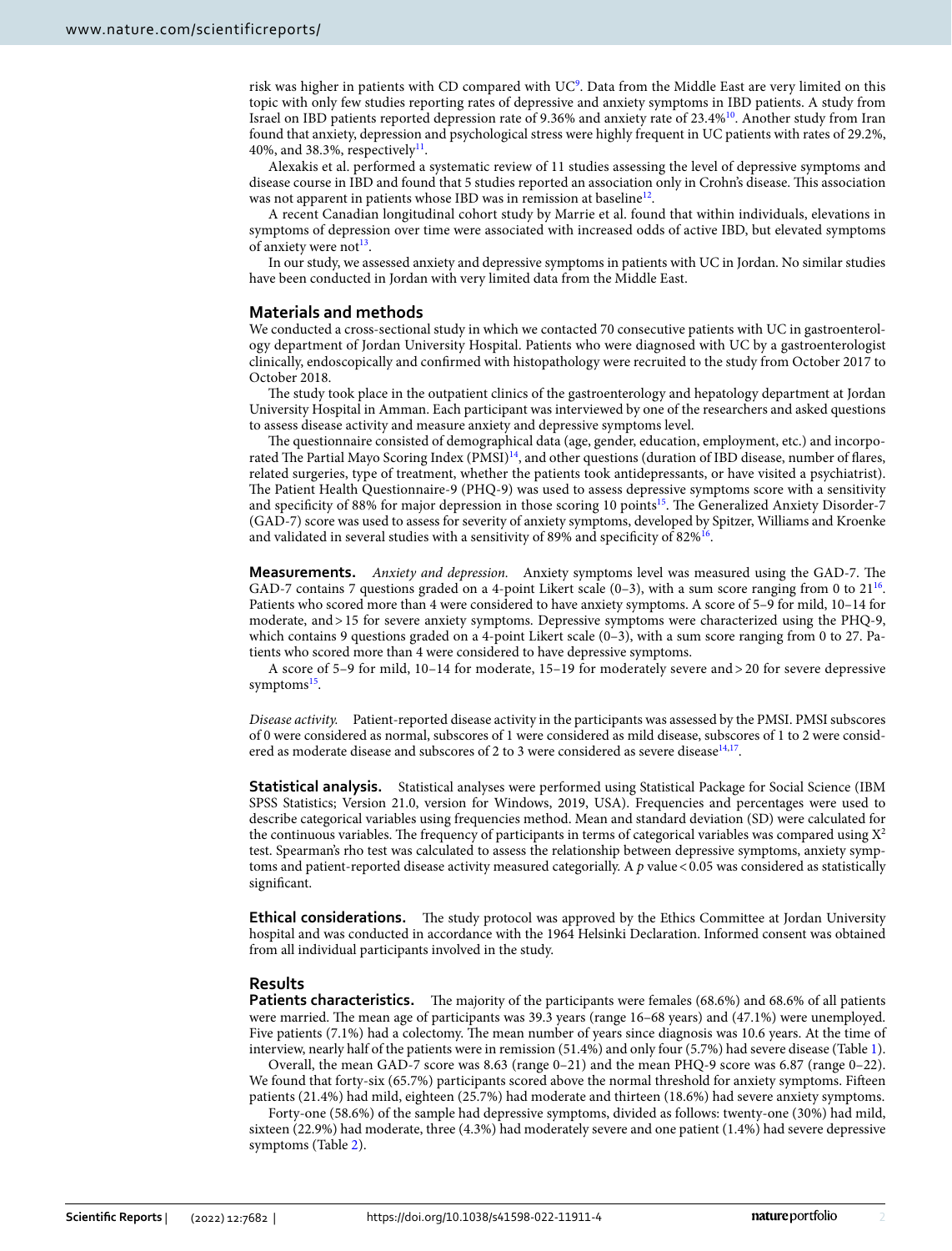| Female sex, n (%)                  | 48 (68.6)      |
|------------------------------------|----------------|
| Age, years (mean, SD)              | $39.3 + 13.64$ |
| Education, n (%)                   |                |
| High school degree                 | 23 (32.9)      |
| College education                  | 6(8.6)         |
| Bachelor's degree                  | 29 (41.4)      |
| Graduate degree                    | 12 (17.1)      |
| Employment, n (%)                  |                |
| Unemployed                         | 33 (47.1)      |
| Employed                           | 26(37.1)       |
| Retired                            | 11(15.7)       |
| Marital status, n (%)              |                |
| Single                             | 22 (31.4)      |
| Married                            | 48 (68.6)      |
| Disease duration, years (mean, SD) | $10.6 + 8.89$  |
| <b>Medications</b>                 |                |
| Steroids, n (%)                    | 6(8.6)         |
| Current/previous biologics, n (%)  | 14 (20)        |
| Active disease, n (%)              | 34 (48.6)      |
| Colectomy n (%)                    | 5(7.1)         |
|                                    |                |

<span id="page-4-0"></span>**Table 1.** Patient and disease characteristics of 70 consecutive patients with ulcerative colitis. SD, standard deviation.

|                                                      | $8.63 \pm 5.89$ |                                                    | $6.87 \pm 4.975$ |
|------------------------------------------------------|-----------------|----------------------------------------------------|------------------|
| $GAD-7 SCORE (Mean \pm SD)$                          | N(%)            | PHQ-9 SCORE (Mean $\pm$ SD)                        | N(%)             |
| Below the normal threshold for anxiety (less than 5) | 24(34.3)        | Below the cut-off point to have depression $(0-4)$ | 29(41.4)         |
| Mild anxiety symptoms (5-9)                          | 15(21.4)        | Mild depressive symptoms (5-9)                     | 21(30)           |
| Moderate anxiety symptoms (10-14)                    | 18(25.7)        | Moderate depressive symptoms (10-14)               | 16(22.9)         |
| Severe Anxiety symptoms (15 and above)               | 13(18.6)        | Moderately severe depressive symptoms (15-19)      | 3(4.3)           |
|                                                      |                 | Severe depressive symptoms (20-27)                 | 1(1.4)           |

<span id="page-4-1"></span>**Table 2.** Anxiety and depressive symptoms scores in 70 consecutive patients with UC. *UC* ulcerative colitis, *GAD-7* generalized anxiety disorder-7, *PHQ-9* patient health questionnaire-9, *SD* standard deviation.

|                                   | Patient-reported disease activity (UC) | GAD-7 score        | PHQ-9 score |  |  |
|-----------------------------------|----------------------------------------|--------------------|-------------|--|--|
| Patient-reported disease activity |                                        |                    |             |  |  |
| $\boldsymbol{r}$                  |                                        | $0.252^+$          | $0.361^*$   |  |  |
| $p$ value                         |                                        | 0.035              | 0.010       |  |  |
| GAD-7 score                       |                                        |                    |             |  |  |
| $\boldsymbol{r}$                  | $0.252^+$                              |                    | $0.636*$    |  |  |
| $p$ value                         | 0.035                                  |                    | 0.001       |  |  |
| PHQ-9 score                       |                                        |                    |             |  |  |
| $\boldsymbol{r}$                  | $0.361^{\dagger}$                      | $0.636^{\ddagger}$ |             |  |  |
| $p$ value                         | 0.002                                  | 0.001              |             |  |  |

<span id="page-4-2"></span>**Table 3.** Correlations between patient-reported disease activity, anxiety and depressive symptoms as categorical variables among UC Patients (Spearman's rho test). *UC* ulcerative colitis, *GAD-7* generalized anxiety disorder-7, *PHQ-9* patient health questionnaire-9. <sup>†</sup>Correlation is significant at the 0.05 level (2-tailed). <sup>‡</sup>Correlation is significant at the 0.01 level (2-tailed).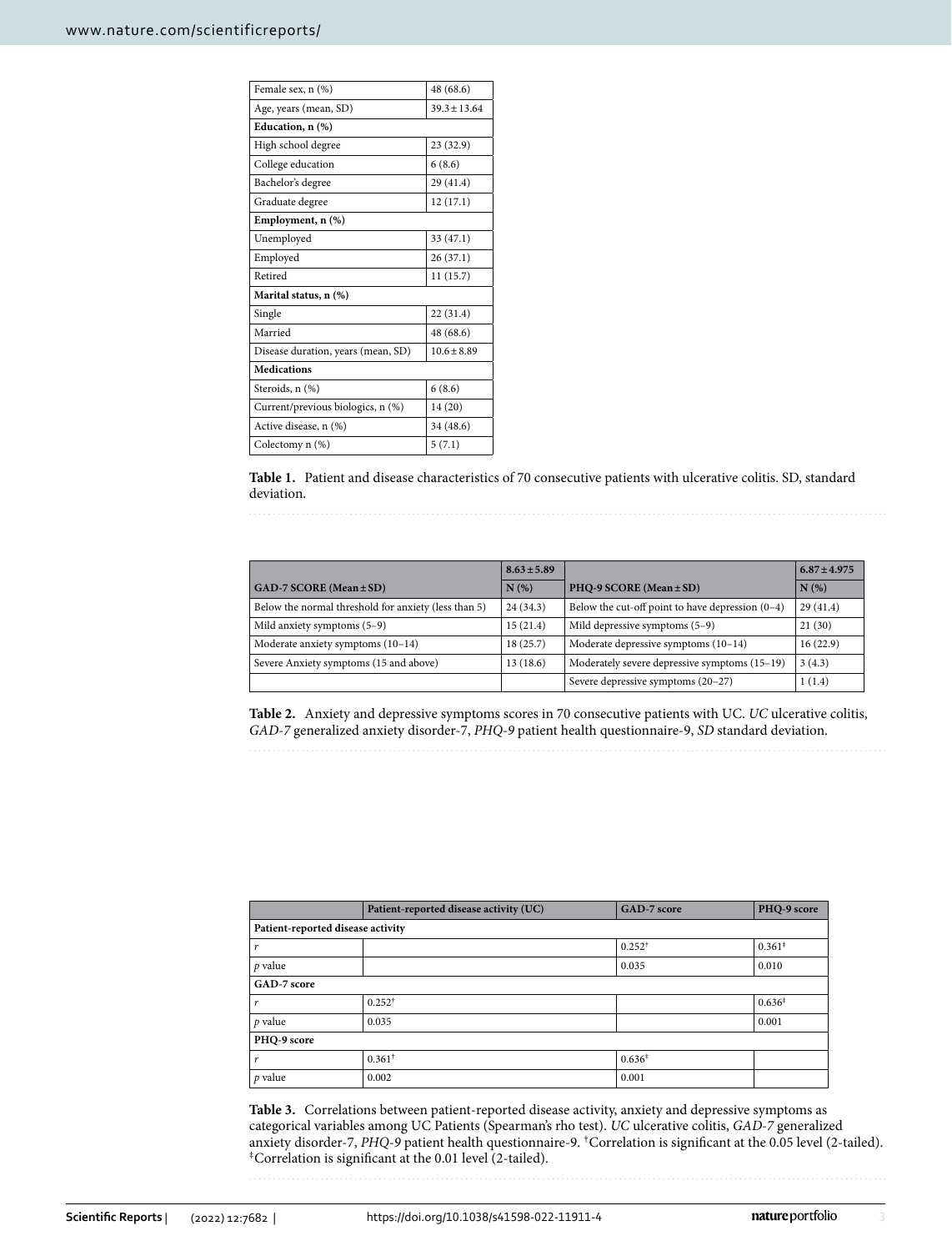We assessed the relationship between depressive symptoms (measured as PHQ-9 score), anxiety symptoms (measured as GAD-7 score) and patient-reported disease activity measured categorically using Spearman's rho test. The association between patient-reported disease activity and depressive symptoms was found to be significantly moderate ( $r$ =0.361;  $p$ =0.010; Table [3](#page-4-2)), while the correlation between patient-reported disease activity and anxiety symptoms showed a signifcantly weak association (*r*=0.252 and *p*=0.035). Also, there was a signifcant association between depressive and anxiety symptoms (*r*=0.636; *p*=0.001). We performed the analysis with and without patients who had surgery and obtained the same results.

#### **Discussion**

Our data is largely consistent with the results of other studies on this topic, which have found anxiety and depressive symptoms to be more common in patients with IBD than in the general population.

Our study demonstrated that the prevalence of anxiety and depressive symptoms in UC patients was 65.7% and 58.6%, respectively, which is higher than that reported in the general Jordanian population. There are only two local studies that examined the prevalence of anxiety and depression among Jordanians and reported rates of 23.7% and 13.3%, respectively<sup>18,19</sup>. Remarkably, our study demonstrated higher rates of depressive and anxiety symptoms in our population compared to what we found in the literature reported from other countries. According to a recent meta-analysis, the prevalence of depression in IBD patients was 25.2% while that for anxiety was 32.1%[9](#page-6-8) . Similar to our study, Fakheri et al. also reported high rates of anxiety and depression in UC patients in Iran (81.5% and 43.5%, respectively)<sup>20</sup>. We attribute this difference as likely caused by varied perceptions and comfort with mental illness in populations studied, diferences in methods used to assess depression and anxiety and diferent cut-of points used to diagnose anxiety and depressive symptoms using the same questionnaires. The use of screening questionnaires may overestimate rates of depression and anxiety. In addition, some of the depressive symptoms used in the questionnaires like fatigue and change in appetite may overlap with IBD symptoms, therefore, the PHQ-9 may overestimate depression in IBD patients. Also, the majority of our patients were females, and female sex has been reported to be associated with increased risk of anxiety in studies of IBD patients<sup>[21](#page-6-20)</sup> as well as in the general population<sup>[22](#page-6-21)</sup>.

A previous systematic review and meta-analysis by Alexakis et al. which looked at studies that assessed the impact of depressive symptoms on disease course in IBD found an association only in  $CD<sup>12</sup>$ . Byrne et al. studied the prevalence of anxiety and depression in IBD patients and found that disease activity was signifcantly associated with depression and/or anxiety<sup>23</sup>. Another study by Marrie et al. examined the association between elevated symptoms of depression and anxiety and disease activity in IBD and found that patients with elevated symptoms of depression and anxiety had increased odd of active IBD<sup>13</sup>. Similar to these results, our study found that patient-reported disease activity was associated with increased risk of depressive symptoms while the association with anxiety symptoms was weak. There was also a significant association between depressive and anxiety symptoms (Table [3](#page-4-2)).

The most probable explanation for this result is that depression and anxiety are reactions to the IBD, because the physical symptoms of the IBD itself including chronic diarrhea, abdominal pain, general weakness, and easy fatigability prevent the patients from carrying on their normal social and occupational life. Moreover, symptoms of irritable bowel syndrome (IBS) may overlap with symptoms of IBD which may contribute to the development of anxiety and depression specially in those in disease remission given IBS' frequent comorbidity with clinical depression<sup>24</sup>. Medication side effects could also provide an explanation for our findings, with corticosteroids, commonly used for treatment of IBD, having strong associations with psychiatric illness and the exacerbation of depressive symptom[s25.](#page-6-24) Finally, patients are burdened with the challenges of the impact of the disease itself, including effects on intimacy, other clinical complications and social stigmatization<sup>[26](#page-6-25)</sup>.

The limitations of the study include the relatively small number of patients recruited and the fact that the patients were selected from a specialized clinic in a tertiary referral hospital which may have resulted in patients with more severe or active disease compared to community samples. Another limitation is that the psychological symptoms were assessed at the current patient's status. We did not evaluate lifetime, 12-months risk or changes in psychological status over time. We used patient-reported disease activity and did not measure disease activity using a biomarker, therefore, it is uncertain whether active disease refected active symptoms due to infammation or simply active symptoms associated with IBS. However, two thirds of all the patients in our study were females, and unlike other studies, there was no selection bias as all consecutive patients in the clinic agreed to join the study and were recruited<sup>27</sup>. The interviews with each patient were conducted in person and we used the most up-to-date parameters to evaluate patient PHQ-9 and GAD-7 scores.

#### **Conclusion**

Our study has shown that signifcant percentage of UC patients sufer from anxiety (65.7%) and depressive symptoms (58.6%). There was a correlation between patient-reported disease activity and depressive symptoms, the correlation with anxiety symptoms was less prominent. At this high rate of prevalence, it is justifed to screen these patients for the presence of psychiatric comorbidities, especially those with active disease which is ofen unrecognized and untreated. Tis might improve the quality of life for patients with UC and promote their mental wellbeing.

#### **Data availability**

The datasets generated during and/or analysed during the current study are available from the corresponding author on reasonable request.

4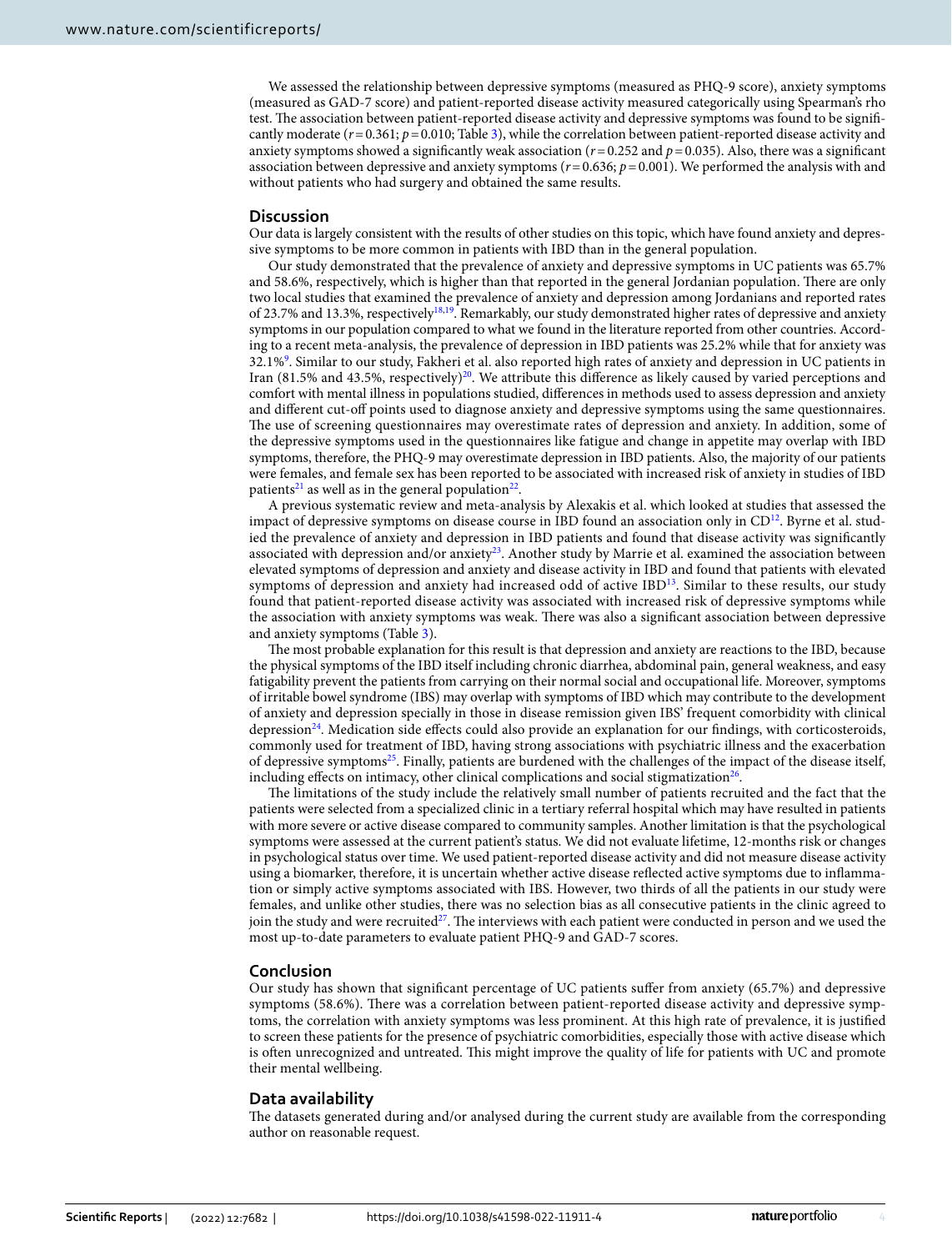Received: 24 December 2021; Accepted: 3 May 2022 Published online: 10 May 2022

#### **References**

- <span id="page-6-0"></span>1. Molodecky, N. A. *et al.* Increasing incidence and prevalence of the infammatory bowel diseases with time, based on systematic review. *Gastroenterology* **142**(1), 46–54 (2012).
- <span id="page-6-1"></span>2. Jones, J. L. *et al.* Te impact of infammatory bowel disease in Canada 2018: Quality of life. *J. Can. Assoc. Gastroenterol.* **2**(Suppl 1), S42–S48 (2019).
- <span id="page-6-2"></span>3. Drossman, D. A., Patrick, D. L., Mitchell, C. M., Zagami, E. A. & Appelbaum, M. I. Health-related quality of life in infammatory bowel disease. Functional status and patient's worries and concerns. *Dig. Dis. Sci.* **34**(9), 1379–86 (1989).
- <span id="page-6-3"></span>4. Mancina, R. M. *et al.* Gastrointestinal symptoms of and psychosocial changes in infammatory bowel disease: A nursing-led crosssectional study of patients in clinical remission. *Medicina* **56**, 45 (2020).
- <span id="page-6-4"></span>5. Perera, L. P. *et al.* Presence of irritable bowel syndrome symptoms in quiescent infammatory bowel disease is associated with high rate of anxiety and depression. *Dig. Dis. Sci.* **64**(7), 1923–1928 (2019).
- <span id="page-6-5"></span>6. Click, B. *et al.* Demographic and clinical predictors of high healthcare use in patients with infammatory bowel disease. *Infamm. Bowel Dis.* **22**, 1442–1449 (2016).
- <span id="page-6-6"></span>7. Limsrivilai, J. *et al.* Factors that predict high health care utilization and costs for patients with infammatory bowel diseases. *Clin. Gastroenterol. Hepatol.* **15**, 385-392.e2 (2017).
- <span id="page-6-7"></span>8. Mikocka-Walus, A., Knowles, S. R., Keefer, L. & Graf, L. Controversies revisited: A systematic review of the comorbidity of depression and anxiety with infammatory bowel diseases. *Infamm. Bowel Dis.* **22**(3), 752–762 (2016).
- <span id="page-6-8"></span>9. Barberio, B. *et al.* Prevalence of symptoms of anxiety and depression in patients with infammatory bowel disease: A systematic review and meta-analysis. *Lancet Gastroenterol. Hepatol.* **6**(5), 359–370 (2021).
- <span id="page-6-9"></span>10. Eindor-Abarbanel, A. et al. Important relation between self-efficacy, sense of coherence, illness perceptions, depression and anxiety in patients with infammatory bowel disease. *Front. Gastroenterol.* **12**, 601–607 (2021).
- <span id="page-6-10"></span>11. Tabatabaeian, M. *et al.* Psychological status in Iranian patients with ulcerative colitis and its relation to disease activity and quality of life. *J. Res. Med. Sci.* **20**, 577–584 (2015).
- <span id="page-6-11"></span>12. Alexakis, C. et al. Systematic review with meta-analysis: The impact of a depressive state on disease course in adult inflammatory bowel disease. *Aliment Pharmacol. Ther.* 46, 225-235 (2017).
- <span id="page-6-12"></span>13. Marrie, R. A., Graf, L. A., Fisk, J. D., Patten, S. B. & Bernstein, C. N. Te relationship between symptoms of depression and anxiety and disease activity in IBD over time. *Infamm. Bowel Dis.* **27**(8), 1285–1293 (2021).
- <span id="page-6-13"></span>14. D'Haens, G. et al. A review of activity indices and efficacy end points for clinical trials of medical therapy in adults with ulcerative colitis. *Gastroenterology* **132**(2), 763–786 (2007).
- <span id="page-6-14"></span>15. Kroenke, K., Spitzer, R. L. & Williams, J. B. Te PHQ-9: Validity of a brief depression severity measure. *J. Gen. Intern. Med.* **16**(9), 606–613 (2001).
- <span id="page-6-15"></span>16. Spitzer, R. L., Kroenke, K., Williams, J. B. & Löwe, B. A brief measure for assessing generalized anxiety disorder: the GAD-7. *Arch. Intern. Med.* **166**(10), 1092–1097 (2006).
- <span id="page-6-16"></span>17. Lewis, J. D. *et al.* Use of the noninvasive components of the Mayo score to assess clinical response in ulcerative colitis. *Infamm. Bowel Dis.* **14**(12), 1660–1666 (2008).
- <span id="page-6-17"></span>18. Barghouti, F., Al Masalha, A., Fayyomi, H., Mari'e, L. & Ahmad, M. Prevalence of generalized anxiety disorder in family practice clinics. *Clin. Pract.* **15**, 945–951 (2018).
- <span id="page-6-18"></span>19. Jaradat, A. M. Prevalence of depression among a sample of university students in Jordan. *Univ. Sharjah J. Hum. Soc. Sci.* **9**(1), 177–197 (2012).
- <span id="page-6-19"></span>20. Fakheri, H., Zarghami, M., Shahsavari, M., Bari, Z. & Yazdani, J. Evaluation of the correlation between anxiety, depression and personality traits with immunologic markers (ANCAs) in ulcerative colitis. *Govaresh* **16**, 91–97 (2011).
- <span id="page-6-20"></span>21. Nahon, S. *et al.* Risk factors of anxiety and depression in infammatory bowel disease. *Infamm. Bowel Dis.* **18**(11), 2086–2091  $(2012)$
- <span id="page-6-21"></span>22. McLean, C. P., Asnaani, A., Litz, B. T. & Hofmann, S. G. Gender diferences in anxiety disorders: Prevalence, course of illness, comorbidity and burden of illness. *J. Psychiatr. Res.* **45**(8), 1027–1035 (2011).
- <span id="page-6-22"></span>23. Byrne, G. *et al.* Prevalence of anxiety and depression in patients with infammatory bowel disease. *Can. J. Gastroenterol. Hepatol.* **2017**, 6496727 (2017).
- <span id="page-6-23"></span>24. Walker, E. A., Gelfand, A. N., Gelfand, M. D. & Katon, W. J. Psychiatric diagnoses, sexual and physical victimization, and disability in patients with irritable bowel syndrome or infammatory bowel disease. *Psychol. Med.* **25**(6), 1259–1267 (1995).
- <span id="page-6-24"></span>25. Fardet, L. *et al.* Corticosteroid-induced clinical adverse events: frequency, risk factors and patient's opinion. *Br. J. Dermatol.* **157**(1), 142–148 (2007).
- <span id="page-6-25"></span>26. Kózka, M., Skowron, W. & Bodys-Cupak, I. Determinants of the level of anxiety and fears in a group of patients with ulcerative colitis. *Ann. Agric. Environ. Med.* **26**(2), 337–340 (2019).
- <span id="page-6-26"></span>27. Fernandes, A. C. S., Tomazoni, E. I. & Benvegnú, D. M. Quality of life and symptoms of anxiety and depression in patients afected by ulcerative colitis. *Arch. Clin. Gastroenterol.* **6**(2), 060–063 (2020).

#### **Author contributions**

A.A.S. and S.H.A. equally contributed to the conception and design of the study, to the acquisition, analysis and interpretation of data, to the drafing of the article and to revising the article critically for important intellectual content. T.T., Y.R., R.B. and I.S. contributed to the conception and design of the study, acquisition, and interpretation of data and to revising the article critically for important intellectual content. A.A., A.D., F.A., M.D., M.Q., and O.A. contributed to the acquisition and interpretation of data and to revising the article critically for important intellectual content.

#### **Competing interests**

The authors declare no competing interests.

#### **Additional information**

**Correspondence** and requests for materials should be addressed to S.H.A.

**Reprints and permissions information** is available at [www.nature.com/reprints.](www.nature.com/reprints)

**Publisher's note** Springer Nature remains neutral with regard to jurisdictional claims in published maps and institutional afliations.